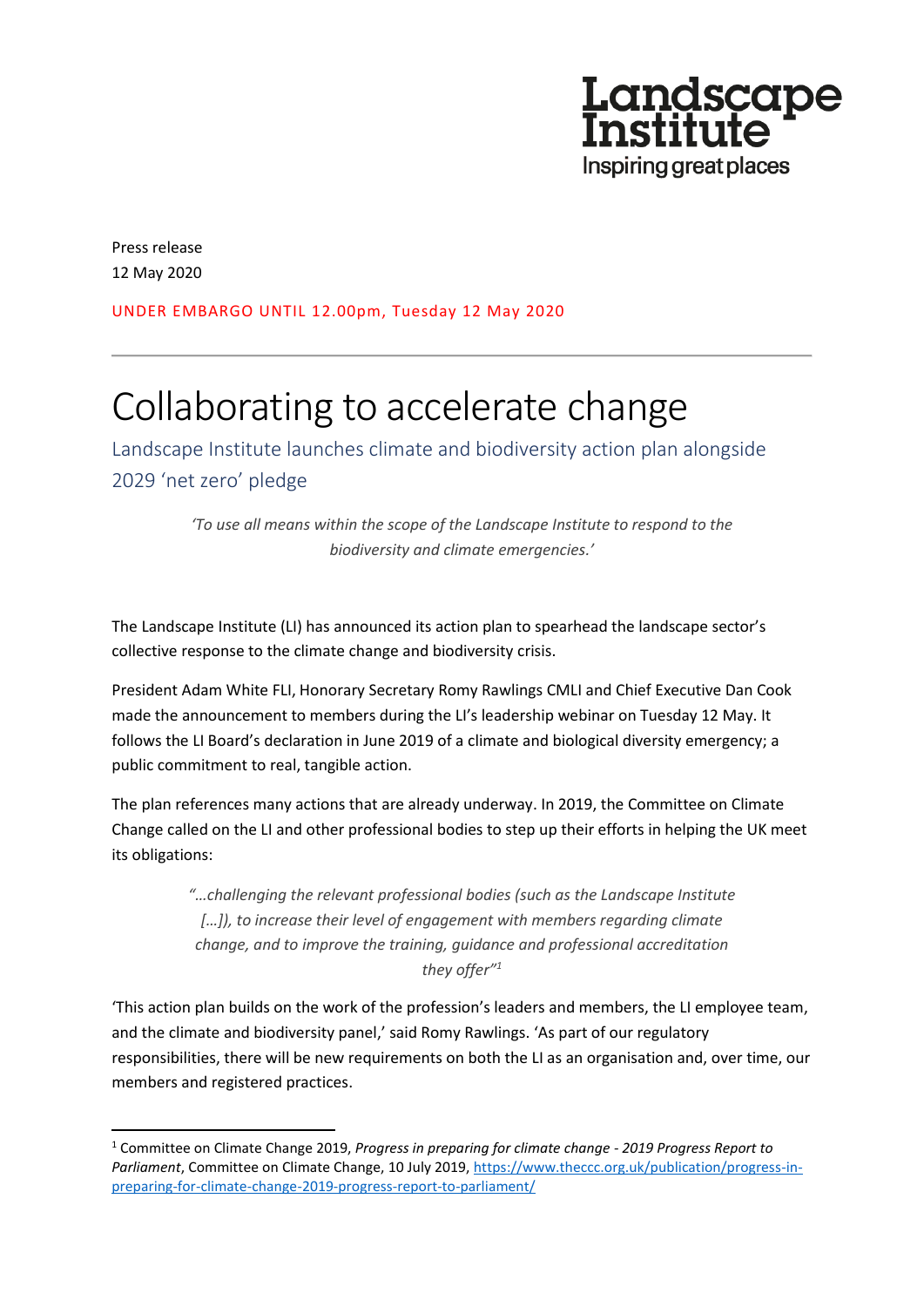'Our plan is a commitment to collaboration across our sector. We hope to influence others to move more quickly on climate and biodiversity action, just as we are by supporting our members in delivering high-quality sustainable, biodiverse and climate-resilient projects.'

## Landscape critical to climate and biodiversity results

'Last year, the Landscape Institute took the step of declaring an emergency,' said Adam White. 'We knew as a profession that we needed to take action, and fast. Alongside the action plan today, we're also announcing our commitment as an organisation to become net zero by 2029, our centenary year.

'Landscape professionals are uniquely positioned to tackle this crisis head on. For years we have worked with nature, designed green infrastructure, and enhanced communities - respecting the past while being mindful of the future. We have the power to design, plan and manage resilient places and restore natural habitats, and be low carbon when we do so.

'It's also vital that we reward success across our profession in taking action. That's why we have introduced new categories for this year's Landscape Institute Awards - including a *Sir David Attenborough Award for Enhancing Biodiversity*, and an *Excellence in Tackling Climate Change* Award.'



*Sir David Attenborough was guest of honour at the LI's 2019 Awards ceremony*

'We can make a difference,' concluded Adam. 'The time to deliver is now.'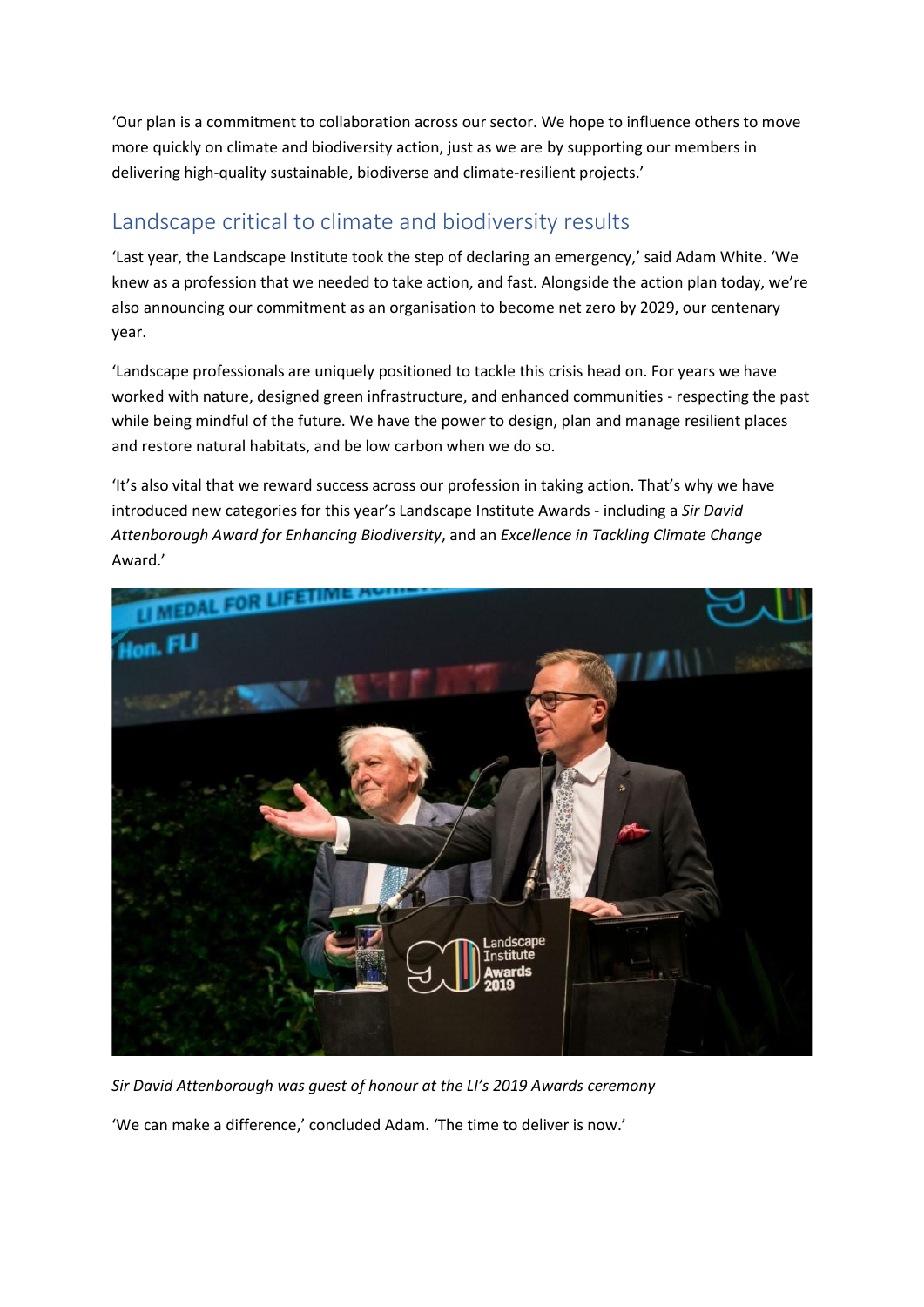The action plan has four pillars of activity, each relevant to an aspect of the Institute's role as a professional body:

- **i. Equipping the profession** to provide solutions to the emergencies
- **ii. Regulating and monitoring** the sector to encourage greater sustainability
- **iii. Advocating** for measures to address the emergencies with governments and industry
- **iv. Leading** through our own sustainable business operations

#### A long-term commitment

'We want to be certain that our actions have helped to better safeguard life of all kinds on this planet - not just for now, but for the future too,' said Dan Cook.

'We want to encourage other built and natural environment professions to consider their approach to tackling the global crisis, and to embed sustainability, climate resilience and biodiversity in their CPD, standards and regulations.

'This plan represents a significant undertaking that will transform how we operate as we move toward net zero in 2029. The backdrop of the current COVID-19 pandemic is no reason to delay the urgency of this issue. I am proud to say that many of these actions are already resourced, underway, or even delivered. It has even accelerated our shift to digital delivery. This will enshrine climate and biodiversity action as the major priority for the LI and the landscape profession, and inform our advocacy to government and industry for many years to come.'

Major commitments approved the LI Board of Trustees include:

- **Reducing the LI's corporate carbon footprint to net zero by 2029**, the year of our centenary.
- **Policy, influencing and practice**: New policy development on issues such as Environmental Net Gain and acceleration of technical guidance on issues such as embodied carbon in hard and soft landscape materials.
- **Professional Standards**: New draft Global Ethical Principles for the Landscape Profession and a new draft LI Code of Practice (to be consulted on later this year), both referencing sustainability and the climate and biodiversity emergencies.
- **CPD**: Our new CPD policy takes effect on 1 July 2020, requiring professional members to dedicate at least five out of 25 hours' CPD activity to skills related to climate resilience, sustainability and biodiversity.
- **New entry requirements**: We are now consulting on entry standards for future LI members that include a range of biodiversity, climate, resilience and sustainability-related skill sets.
- **Celebrating the profession's contribution**: New LI Award 2020 categories include the *Sir David Attenborough Award for Enhancing Biodiversity* and the *Excellence in Tackling Climate Change* Award. New judging criteria that include sustainability have been introduced.
- **Training and support**: A new programme of CPD days, webinars and local branch events will increase focus on key climate and biodiversity topics.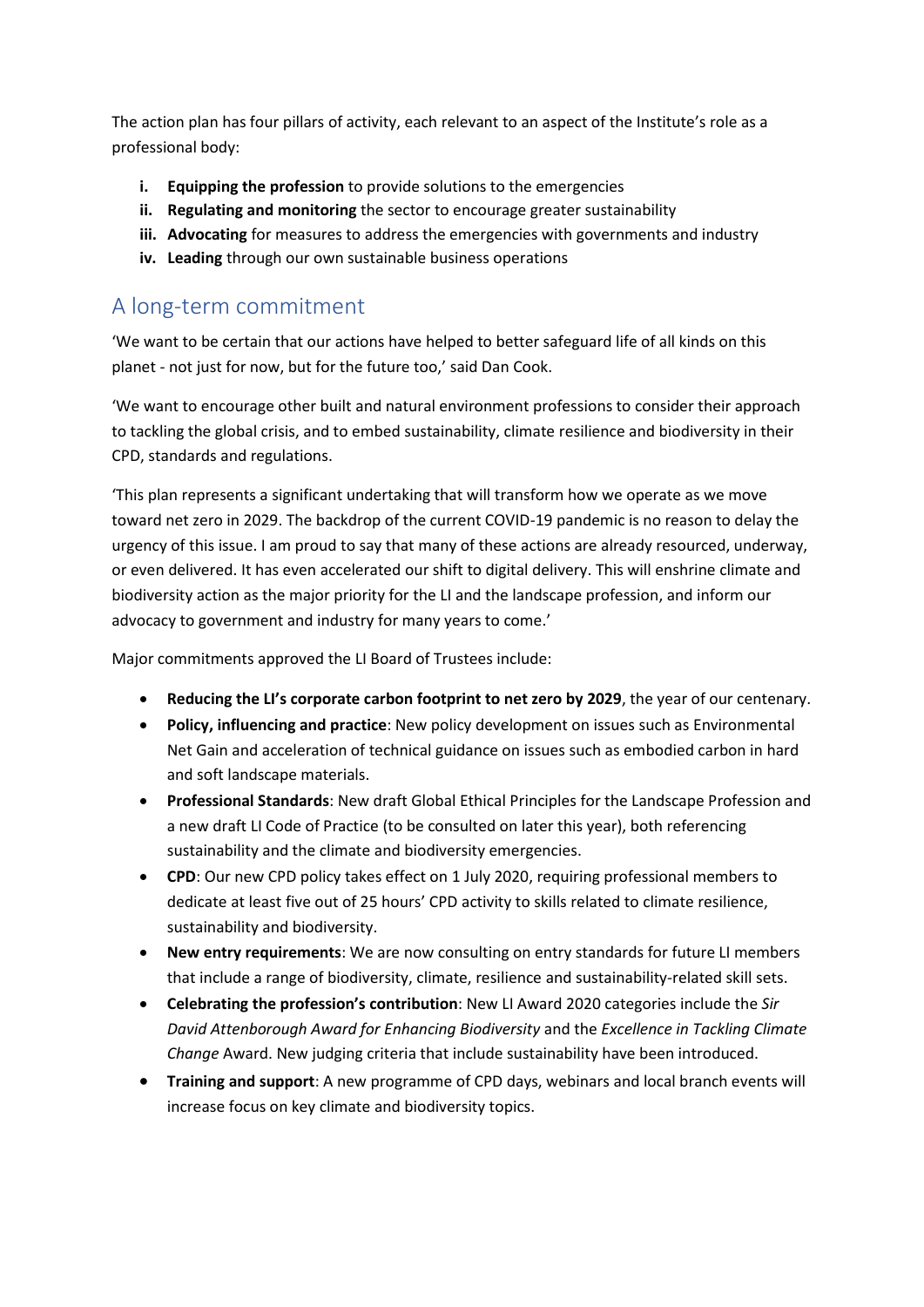## About the LI's declaration on the climate & biodiversity emergencies

[In making its declaration last year,](https://www.landscapeinstitute.org/policy/climate-change/) the LI promised to improve member awareness of the actions they can take to tackle and adapt to these twin emergencies. In particular, the Institute undertook to demonstrate how it - and the wider built environment profession - can contribute to the government commitment to reduce UK greenhouse gas (GhG) emissions to net zero before 2050.

The science has been abundantly clear: we must take immediate action to mitigate climate change and biodiversity loss. In 2018, the Intergovernmental Panel on Climate Change (IPCC) reported that to limit the rise in global temperatures this centrury to below 1.5 degrees Celsius, carbon dioxide emissions would need to fall by 45% by 2030. In 2019, the Intergovernmental Science-Policy Platform on Biodiversity and Ecosystem Services (IPBES) showed that up to one million species could be lost in coming decades, more than ever before in human history.

These crises are explicitly linked, and there is a strong interrelationship between climate change, biodiversity loss, and human wellbeing. The landscape sector is at the juncture of these issues, and our response must address the existential threats to all three. Landscape professionals can help mitigate climate change – by reducing their own footprint, by creating places that encourage lowcarbon lifestyles, and by building resilience into our environments to help them adapt to alreadyinevitable climate shifts.

## Available for media interview

Dan Cook, Landscape Institute Chief Executive Adam White FLI, Landscape Institute President Romy Rawlings CMLI, Landscape Institute Honorary Secretary

To arrange interviews, please contact LI Head of Policy and Insight Benjamin Brown or Policy and Influencing Manager Theo Plowman on **+44 330 808 2230**, or email [climate@landscapeinstitute.org](mailto:climate@landscapeinstitute.org) or [policy@landscapeinstutute.org.](mailto:policy@landscapeinstutute.org)

*[Read the climate and biodiversity action plan here](https://landscapewpstorage01.blob.core.windows.net/www-landscapeinstitute-org/2020/05/12284-climate-biodiversity-action-plan.pdf)*

---ENDS---

## About the Landscape Institute

The Landscape Institute (LI) is the chartered body for the landscape profession and is the professional home for all landscape practitioners including landscape scientists, landscape planners, landscape architects, landscape managers (including parks and places), and urban designers. It is an educational charity that promotes the art and science of landscape practice. The LI's aim, through